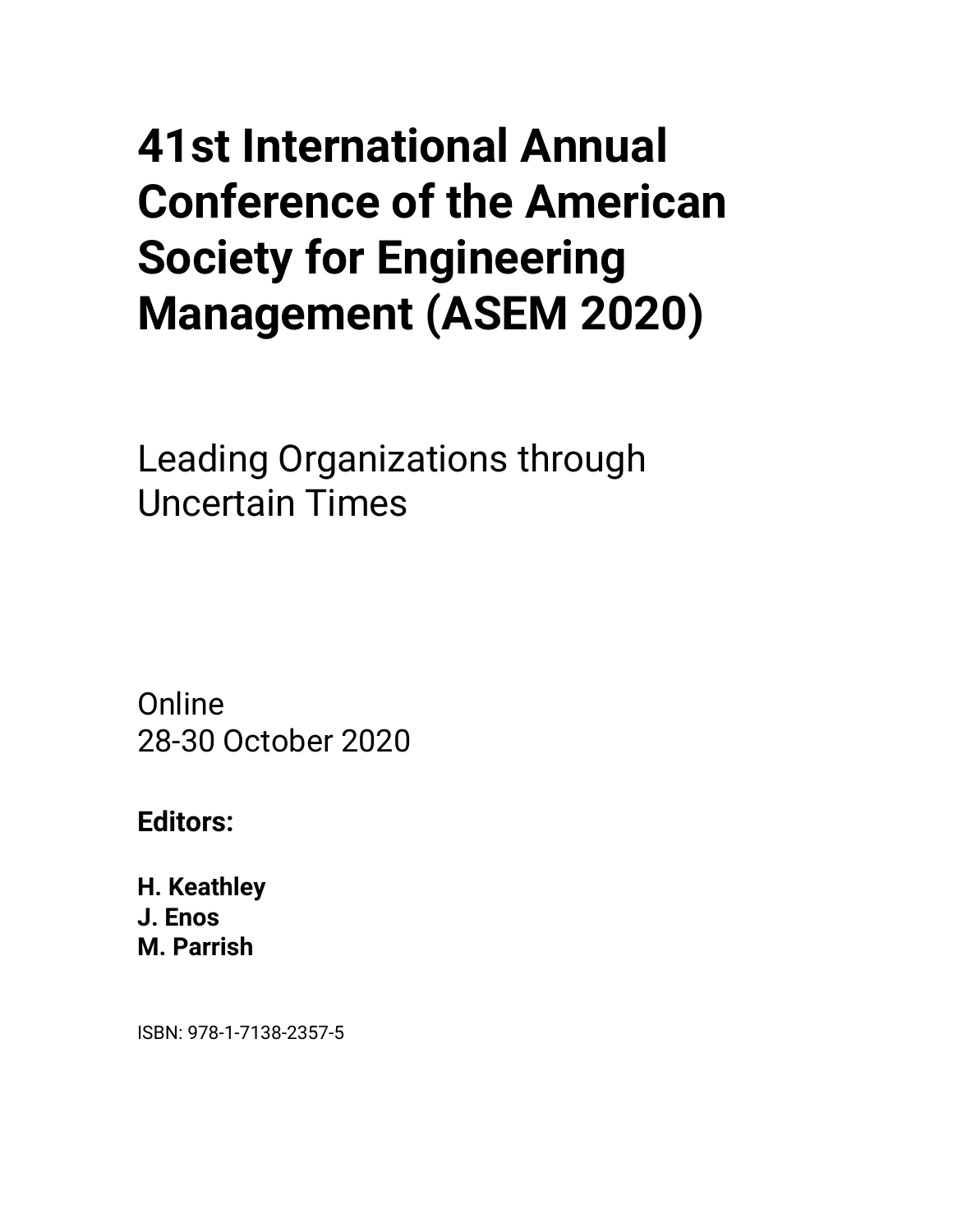**Printed from e-media with permission by:**

Curran Associates, Inc. 57 Morehouse Lane Red Hook, NY 12571



**Some format issues inherent in the e-media version may also appear in this print version.**

Copyright© (2020) by American Society for Engineering Management (ASEM) All rights reserved.

Printed by Curran Associates, Inc. (2021)

For permission requests, please contact American Society for Engineering Management (ASEM) at the address below.

American Society for Engineering Management (ASEM) 200 Sparkman Drive, Suite 2 Huntsville, AL 35805 USA

Phone: (256) 503-8482 Fax: (256) 723-8877

ASEM-HQ@asem.org

## **Additional copies of this publication are available from:**

Curran Associates, Inc. 57 Morehouse Lane Red Hook, NY 12571 USA Phone: 845-758-0400 Fax: 845-758-2633 Email: curran@proceedings.com Web: www.proceedings.com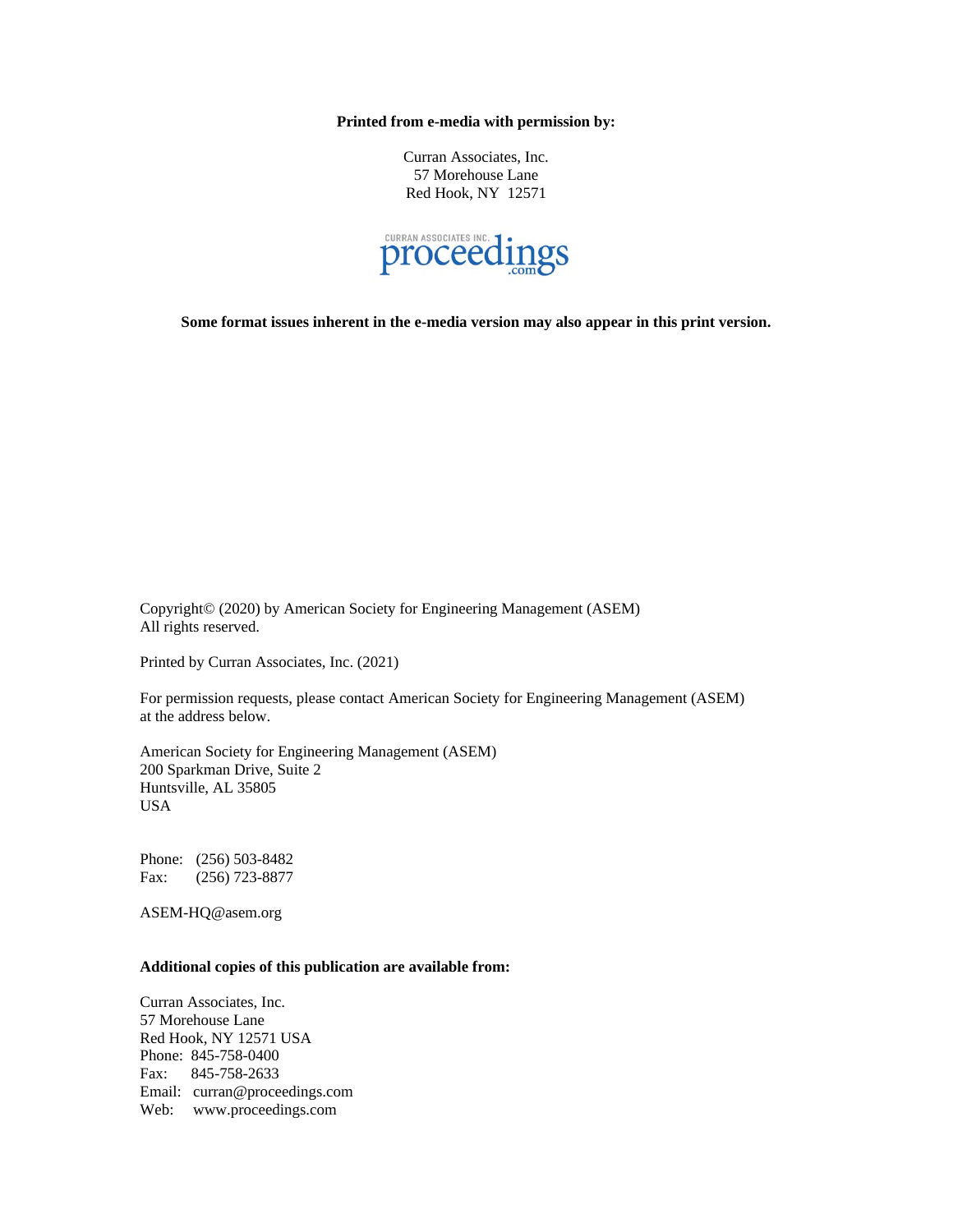## ASEM 2020 International Annual Conference

## **Index of Published Papers**

| Page |                                                                     |                       |
|------|---------------------------------------------------------------------|-----------------------|
| 1.   |                                                                     |                       |
|      |                                                                     | Alexandr M. Sokolov   |
|      |                                                                     | Paul Baggett          |
|      |                                                                     | Arch Willingham       |
|      |                                                                     |                       |
|      |                                                                     | Alexandr M. Sokolov   |
|      |                                                                     | Wolday Abrha          |
|      |                                                                     | <b>Ashely Rodgers</b> |
|      | 19. ANALYSIS OF U.S GOVERNMENT CONSTRUCTION PROJECTS IN AFGHANISTAN |                       |
|      |                                                                     |                       |
|      |                                                                     | Alexandr M. Sokolov   |
|      |                                                                     | Wolday D. Abrha       |
|      |                                                                     |                       |
| 29.  | INCREASING PROFIT AND TIME VALUE FOR HOME BASED BAKERY USING        | <b>Katy Yang</b>      |
|      |                                                                     |                       |
|      |                                                                     | Seong Dae Kim         |
|      |                                                                     | Aldo McLean           |
|      |                                                                     | Alexandr M. Sokolov   |
|      |                                                                     |                       |
|      |                                                                     |                       |
|      |                                                                     | Joseph Henry          |
|      |                                                                     | Aidan Mulligan        |
|      |                                                                     | Benjamin Schiher      |
|      |                                                                     | Aidan Mulligan        |
|      |                                                                     | James Enos            |
|      |                                                                     | Kathryn Pegues        |
| 49.  | MACHINE LEARNING APPROACH TO COUNTERACT THE BULLWHIP                |                       |
|      |                                                                     |                       |
|      |                                                                     | Himlona Palikhe       |
|      |                                                                     | Manish Ranjit         |
|      |                                                                     |                       |
|      |                                                                     | John Caddell          |
|      |                                                                     | James Enos            |
|      | 64. ENTREPRENEURIAL SKILLS FOR ENGINEERS - INSIGHTS FROM THE        |                       |
|      |                                                                     |                       |
|      |                                                                     |                       |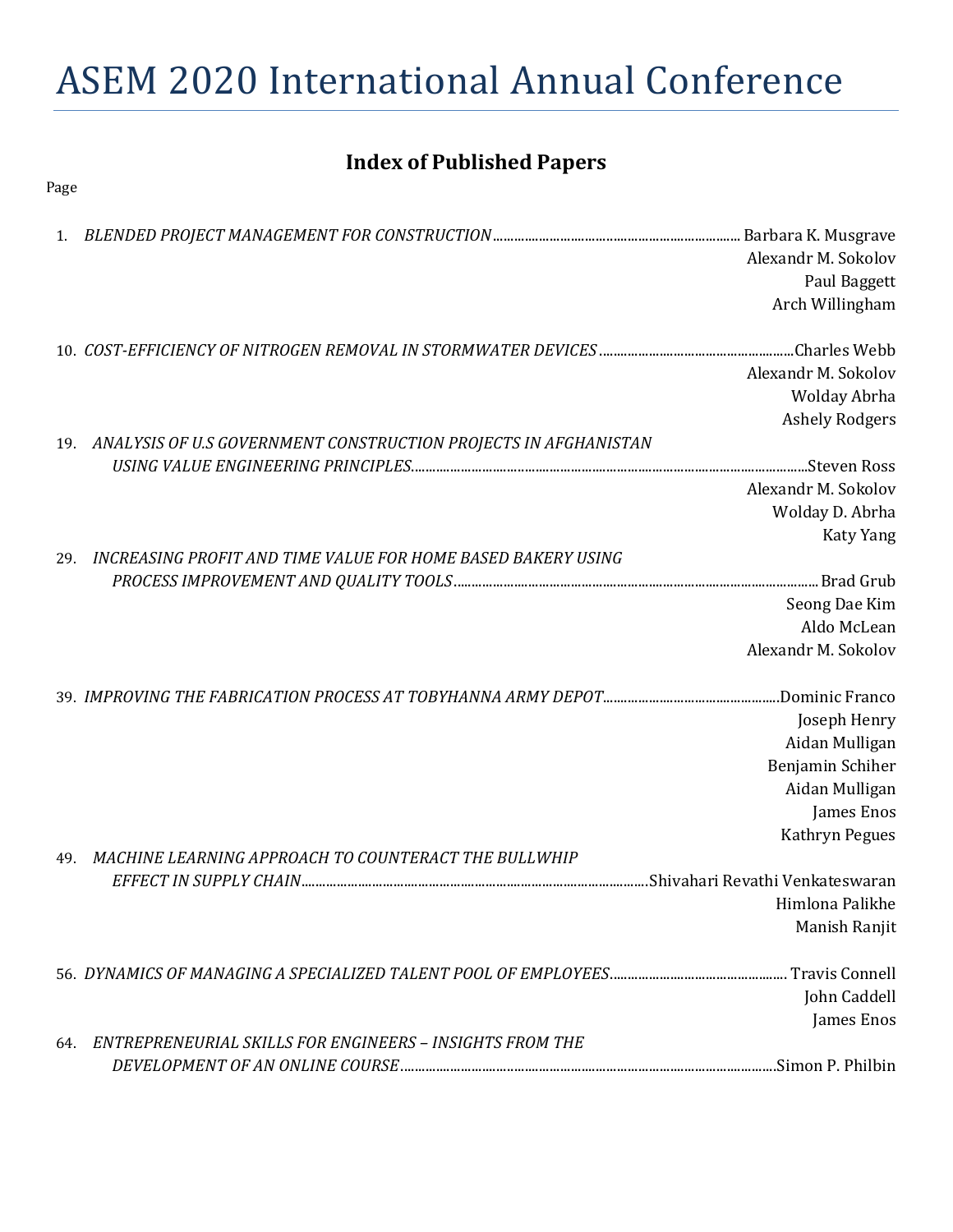| 74. ANALYZING THE CALIFORNIA FINISHED MOTOR GASOLINE SUPPLY AND DISTRIBUTION  Fritz Goettman     |                           |
|--------------------------------------------------------------------------------------------------|---------------------------|
|                                                                                                  | Jarred Hall               |
|                                                                                                  | Neil Misra                |
|                                                                                                  | Mohamed Awwad             |
|                                                                                                  |                           |
|                                                                                                  | <b>Chandler Mang</b>      |
|                                                                                                  | Alex McDonnell            |
|                                                                                                  | <b>Spencer Nefores</b>    |
|                                                                                                  | Lou Weisman               |
|                                                                                                  | Mohamed Awwad             |
| 87. SUCCESS FACTORS FOR KAIZEN EVENTS IN HOSPITALS: SYSTEMATIC LITERATURE REVIEW  Kimberly Harry |                           |
| 97. 4.0 VUCA (VOLATILITY, UNCERTAINTY, COMPLEXITY AND AMBIGUITY) LEADERSHIP Leonie Hallo         |                           |
|                                                                                                  | Tiep Nguyen               |
|                                                                                                  | Alex Gorod                |
|                                                                                                  | Tom McDermott             |
| 107. THE APPLICATION OF SYSTEM MODELLING LANGUAGE (SYSML) IN AN                                  |                           |
|                                                                                                  |                           |
|                                                                                                  | Niamat Ullah Ibne Hossain |
|                                                                                                  | Raed Jaradat              |
|                                                                                                  | Chad Kerr                 |
|                                                                                                  | Morteza Nagahi            |
|                                                                                                  | Marc Banghart             |
|                                                                                                  | Michael Hamilton          |
|                                                                                                  | Simon Goerger             |
|                                                                                                  |                           |
|                                                                                                  | Mario G. Beruvides        |
| 122. HISTORICAL OVERVIEW OF THE RELATIONSHIP BETWEEN RENEWABLE                                   |                           |
|                                                                                                  |                           |
|                                                                                                  | Mario G. Beruvides        |
| 132. INTRODUCTION OF THE PROPER MODEL, AN OPTIMIZATION METHODOLOGY                               |                           |
| TO REDUCE COST AND LEAD-TIME FOR EXISTING DESIGNS OF MACHINED GOODS Sergio Gonzalez              |                           |
| 146. B2B DIGITAL TRANSFORMATION: AN INDUSTRIAL MANUFACTURER'S STRATEGY                           |                           |
|                                                                                                  |                           |
|                                                                                                  | Bharani Nagarathnam       |
| 157. REVENUE RECAPTURE STRATEGIES THROUGH CLEARANCE AND MARKDOWN                                 |                           |
|                                                                                                  |                           |
|                                                                                                  | Bharani Nagarathnam       |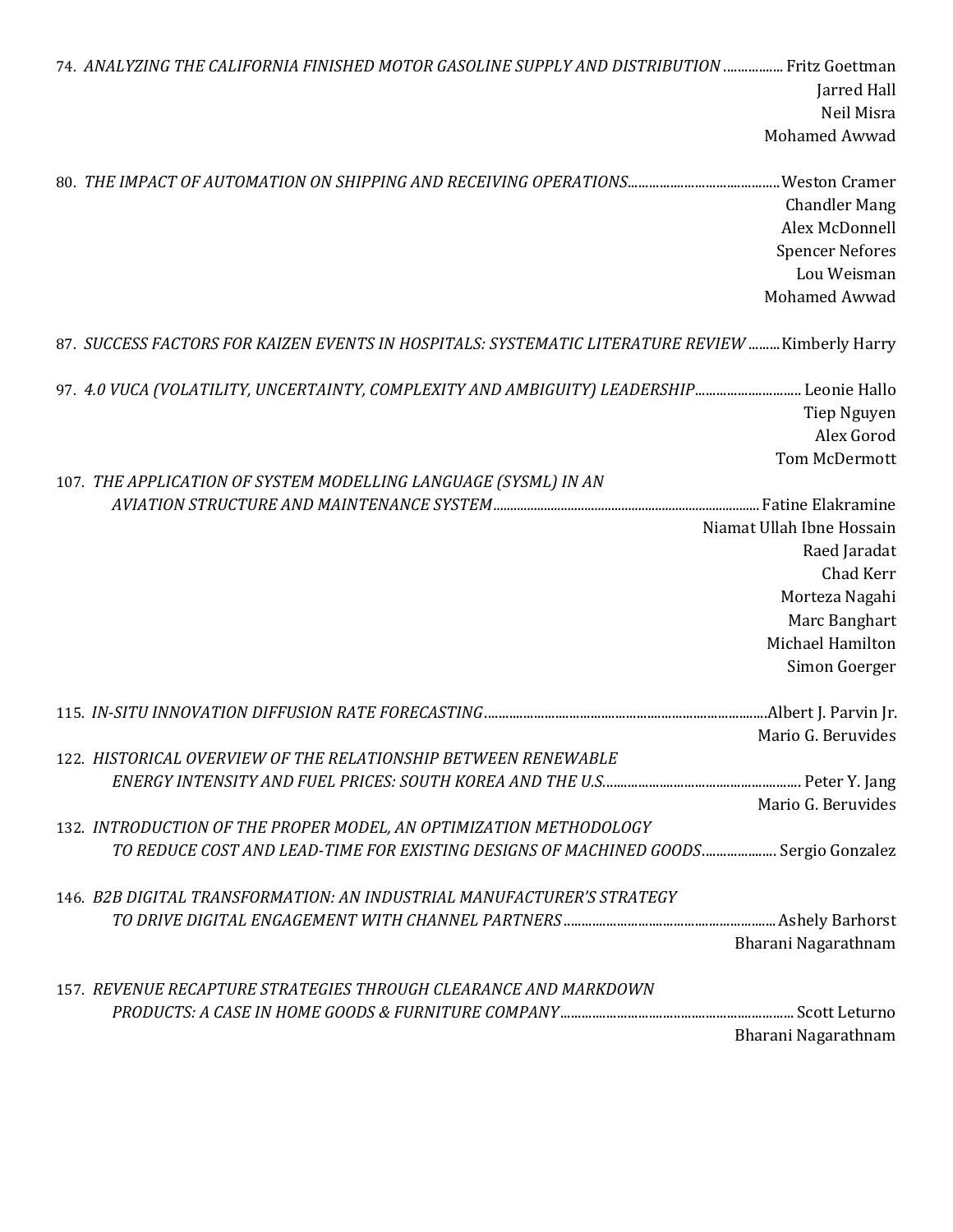| 167. COMMUNICATING UNCERTAIN INFORMATION FROM DEEP LEARNING MODELS                         |                              |
|--------------------------------------------------------------------------------------------|------------------------------|
|                                                                                            |                              |
|                                                                                            | Casey Canfield               |
|                                                                                            | Daniel B. Shank              |
|                                                                                            | Luke Andrews                 |
|                                                                                            | Cihan Dagli                  |
|                                                                                            |                              |
|                                                                                            | <b>Troy Anderson</b>         |
|                                                                                            | Valerie Michel               |
|                                                                                            | <b>Garrick Louis</b>         |
| 189. ASSESSING THE ASSESSMENT: AN EXAMINATION OF RESILIENCE TOOLS IN                       |                              |
|                                                                                            |                              |
|                                                                                            | Mario G. Beruvides           |
| 199. THE WORKFORCE ENGAGEMENT MANAGEMENT APPROACH TO IMPROVING                             |                              |
| SYSTEMS USING THEORY OF CONSTRAINTS AND LEAN SIX SIGMA INTEGRATIONDavid C. Paulus          |                              |
|                                                                                            |                              |
|                                                                                            | Mario Beruvides              |
| 217. A MULTI-LEVEL ANALYTICAL FRAMEWORK FOR MODELING U.S. ECONOMIC GROWTHDavid Enck        |                              |
|                                                                                            | Mario Beruvides              |
|                                                                                            | Victor Gustavo Tercero-Gómez |
|                                                                                            | Álvaro Cordero-Franco        |
|                                                                                            |                              |
|                                                                                            | Jaime Cantu                  |
|                                                                                            | Mario Beruvides              |
| 232. SUCCESS FACTORS FOR LEAN PRODUCTION IN LOCAL GOVERNMENT                               |                              |
|                                                                                            |                              |
| 242. ECONOMIC ANALYSIS OF SECOND USE BATTERIES FOR ENERGY STORAGE IN MICROGRIDS  Libu Babu |                              |
|                                                                                            | Priyanka Donta               |
|                                                                                            | Amrita Gupta                 |
|                                                                                            | Manish Ranjit                |
| 249. ESTABLISHING INTER-RATER RELIABILITY FOR AN ASSESSMENT TOOL IN                        |                              |
|                                                                                            |                              |
|                                                                                            | Rodney Chen                  |
|                                                                                            | <b>Tyler Liang</b>           |
|                                                                                            | Mary Eleanor Phelps          |
|                                                                                            | Philip Greilich              |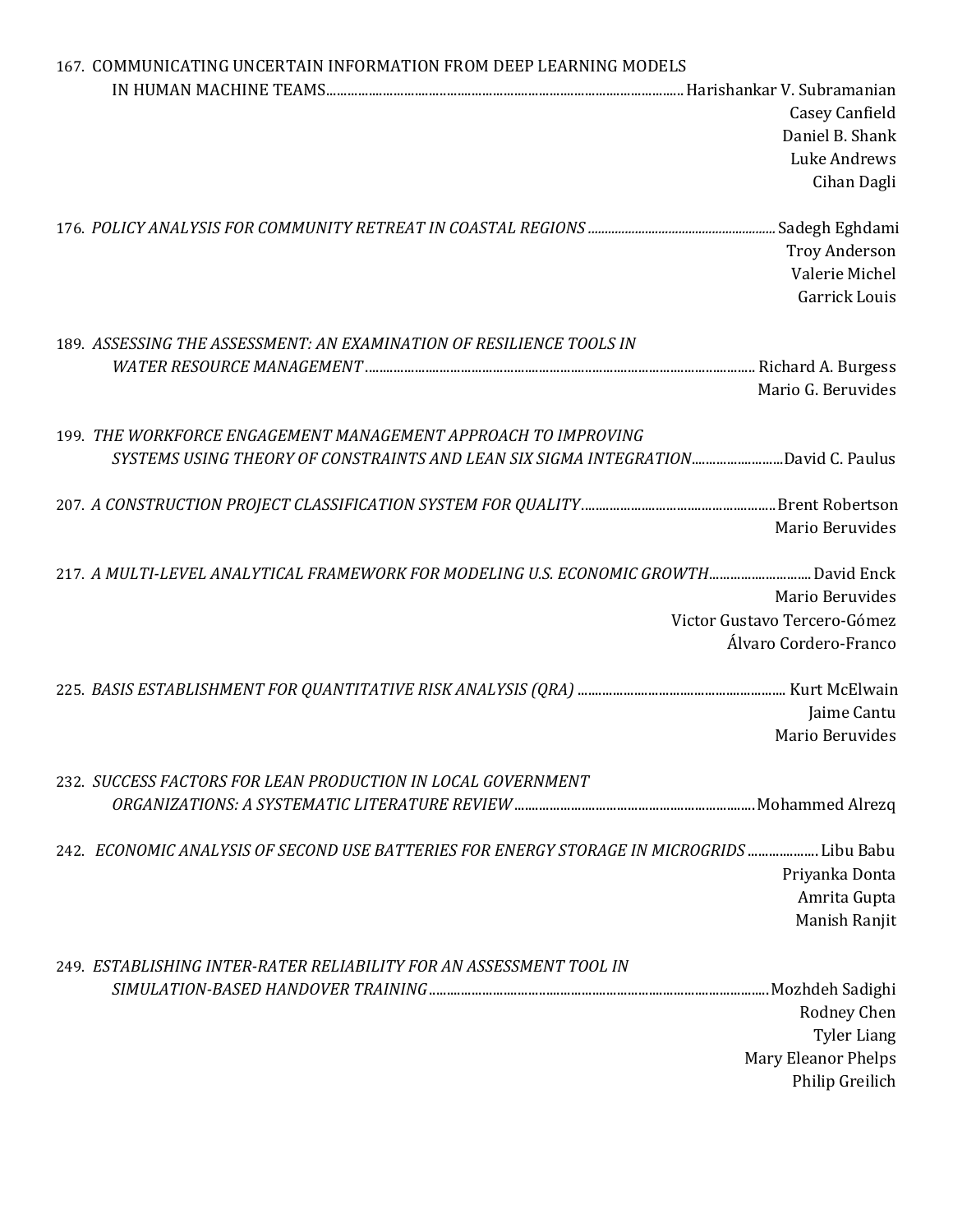| MANAGEMENT AND EMOTIONAL INTELLIGENCE, AND TO ASSESS THEIR                                       |  |
|--------------------------------------------------------------------------------------------------|--|
|                                                                                                  |  |
| ADAPTING PROCESS IMPROVEMENT METHODOLOGIES FOR K-12 EDUCATORS  Madison Chan<br>261.              |  |
| Aldo McLean                                                                                      |  |
| Chad Kerr                                                                                        |  |
| Raed Jaradat<br>Karishma Dadi                                                                    |  |
| Morteza Nagahi                                                                                   |  |
| Simon Goerger                                                                                    |  |
| 281. DETERMINING THE CONSISTENCY RATE FOR OVERALL EQUIPMENT EFFECTIVENESS                        |  |
|                                                                                                  |  |
| Lalith Kumar Thugudam                                                                            |  |
| Niamat Ullah Ibne Hossain                                                                        |  |
| Jeanne-Marie Lawrence Raed Jaradat                                                               |  |
| 289. UNDERSTANDING FORMAL AGGREGATION OF EXPERT ASSESSMENTS IN SAFETY                            |  |
| Alejandro Salado                                                                                 |  |
| Hanumanthrao Kannan                                                                              |  |
| 299. FINDING LEADERSHIP FROM SUCCESSFUL OWNERS OF DISADVANTAGED BUSINESS                         |  |
|                                                                                                  |  |
| 308. PROJECT MANAGEMENT BUILDING BLOCKS: A HANDS-ON APPROACH TO                                  |  |
|                                                                                                  |  |
| Matthew Beight (Matthew Beight) (Matthew Beight)                                                 |  |
| 317. DEVELOPMENT OF AN EARLY LIFECYCLE CONCEPTUAL CONFIGURATION                                  |  |
| MANUFACTURABILITY ASSESSMENT METRIC FOR TRADESPACE ANALYTICS  Tonya G. McCall<br>Larry G. Dalton |  |
| Christina H. Rinaudo                                                                             |  |
| Paul D. Babin                                                                                    |  |
| T. Nathan Watson                                                                                 |  |
| 328. IMPACT OF BROADBAND INTERNET ON THE WELL-BEING OF RURAL COUNTIES:                           |  |
|                                                                                                  |  |
| 337. A HOLISTIC APPROACH TO UNDERSTANDING ALIGNMENT WITHIN ORGANIZATIONS                         |  |
| AND A CONCEPTUAL MODEL OF THE LIFE CYCLE OF ECONOMIC MEASURES Stephanie B. Lawson<br>Ean H. Ng   |  |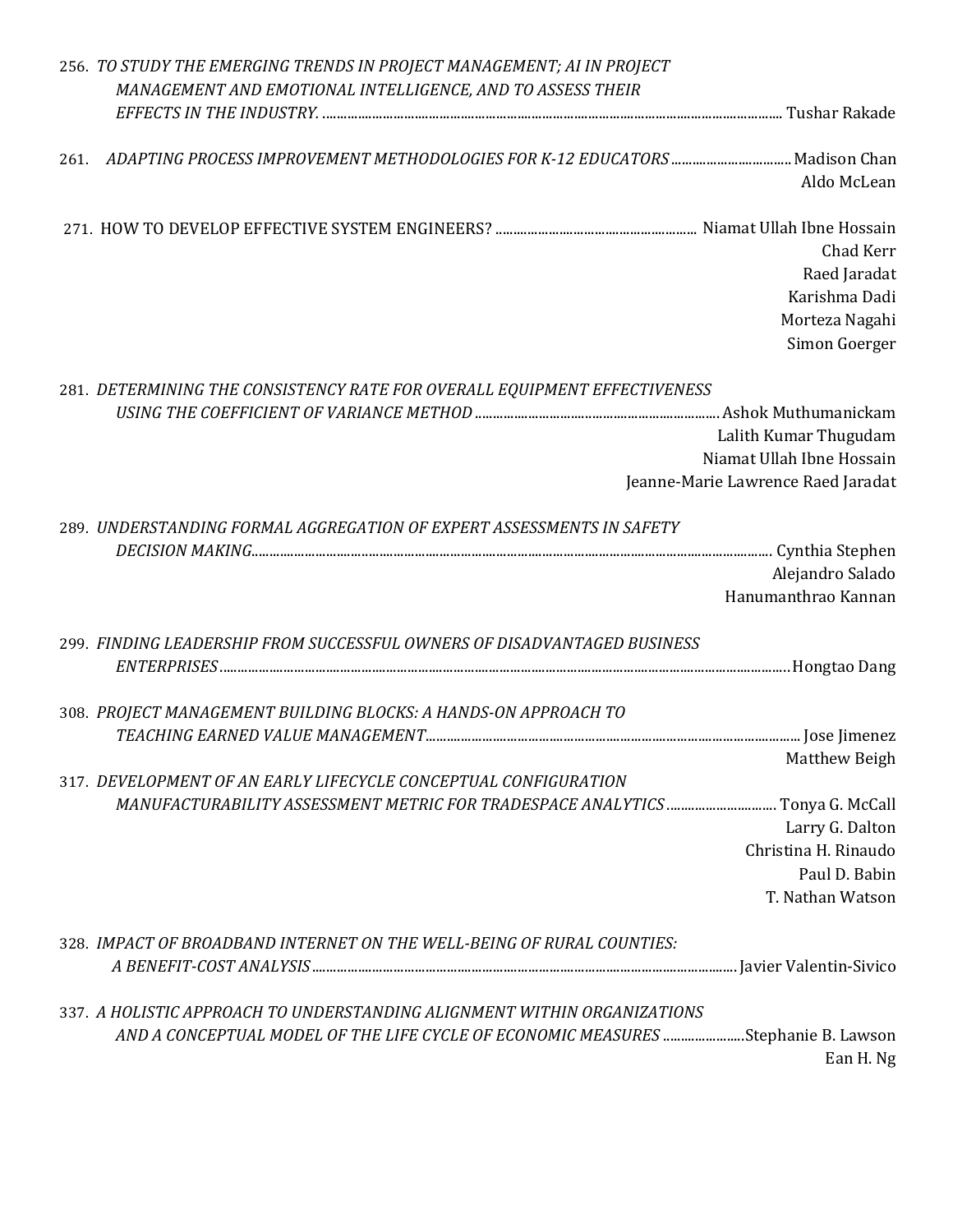|                                                                                                | Amanda Banks                    |
|------------------------------------------------------------------------------------------------|---------------------------------|
|                                                                                                | <b>Bryan Mesmer</b>             |
|                                                                                                | Kristin Weger                   |
| 358. EMERGING TOPICS IN ENGINEERING TECHNOLOGY AND MANAGEMENT PROGRAMS Hongtao Dang            |                                 |
|                                                                                                | Jeunghwan John Choi             |
|                                                                                                | Sathyanarayanan Rajendran       |
| 366. THE EVOLUTION OF STRATEGY ALONG THE MARKET LIFECYCLE:                                     |                                 |
|                                                                                                |                                 |
|                                                                                                | Sorin Cohn                      |
|                                                                                                | Tamas Koplyay                   |
| 376. A CROSS-REFERENCING SYSTEM FOR CURRICULUM COORDINATION IN MULTI-INSTITUTION               |                                 |
| ONLINE GRADUATE ENGINEERING DEGREE PROGRAMS: CASE STUDY OF THE VIRGINIA                        |                                 |
|                                                                                                |                                 |
|                                                                                                | <b>Garrick Louis</b>            |
| 382. DISRUPTIVE INNOVATION ANTECEDENTS AS A SOURCE OF COMPETITIVE                              |                                 |
|                                                                                                |                                 |
| 390. A MODEL-BASED SYSTEMS ENGINEERING APPROACH TO REPRESENTING SUBSTANCE USE  Prachita Humane |                                 |
|                                                                                                | K.Taylor Bosworth               |
|                                                                                                | Benjamin Kwasa                  |
|                                                                                                | Amber M. Henslee                |
|                                                                                                | Elizabeth Cudney                |
| 400. CYBERSECURITY AND WATER UTILITIES: FACTORS FOR INFLUENCING EFFECTIVE                      |                                 |
|                                                                                                |                                 |
|                                                                                                | Arnesh Telukdarie               |
|                                                                                                | Nickey Jansen Van Rensburg      |
| 411. APPLICATION OF DIGITAL PRODUCTS IN THE WATER AND WASTEWATER INDUSTRYElvis Khumalo         |                                 |
|                                                                                                | Arnesh Telukdarie               |
| 421. STRATEGIES TO IMPROVE CAVE AVAILABILITY AT A SOUTH AFRICAN                                |                                 |
|                                                                                                |                                 |
|                                                                                                | Martin Nyarela                  |
| 431. LEAN & INDUSTRY 4.0 INTEGRATION: PROPOSED ROADMAP TO ASSESS MATURITY                      |                                 |
|                                                                                                | Vanessa Aline dos Santos        |
|                                                                                                | Luiz Felipe Pierin Ramos        |
|                                                                                                | Eduardo de Freitas Rocha Loures |
|                                                                                                | Fernando Deschamps              |
|                                                                                                |                                 |
|                                                                                                |                                 |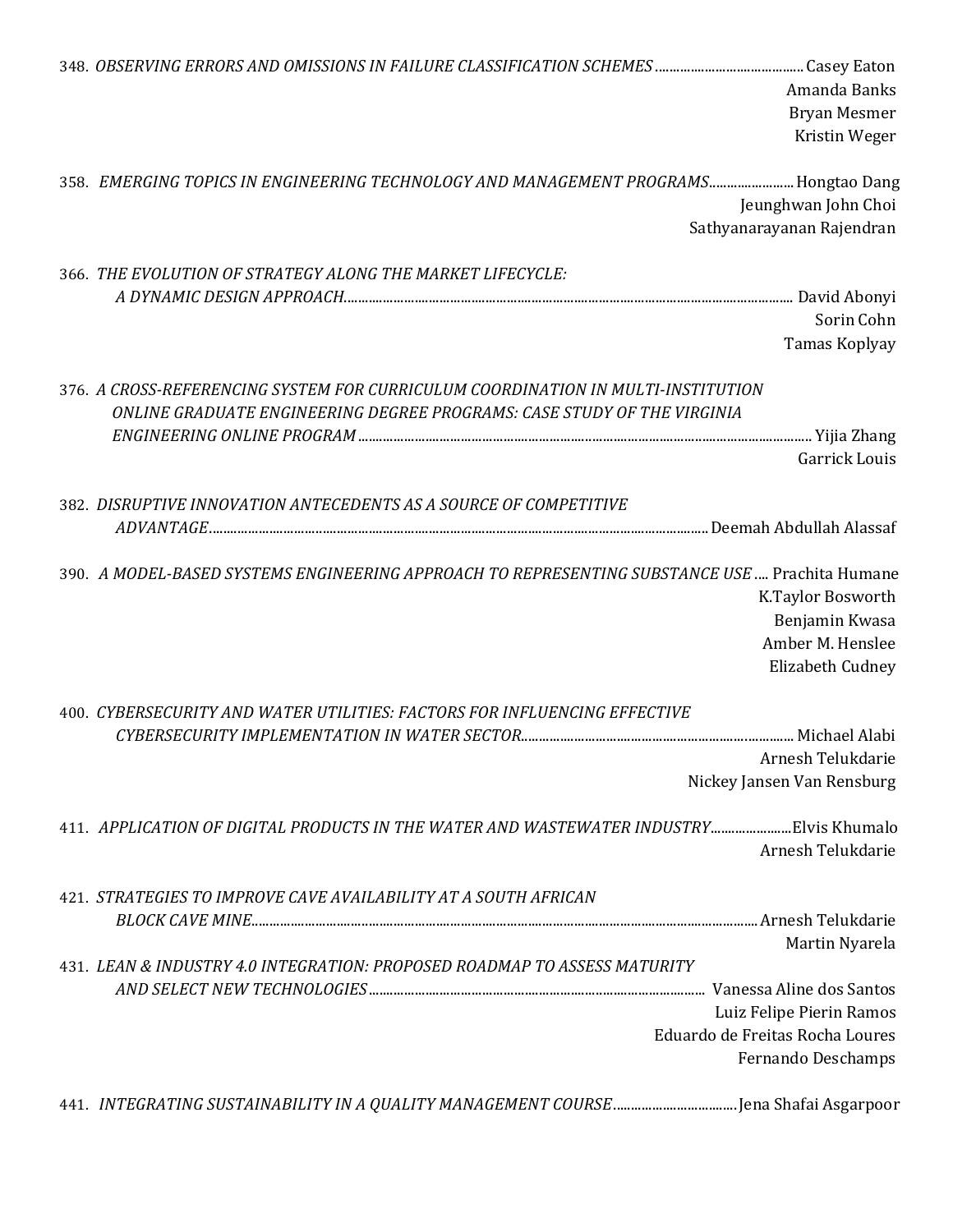| 451. THE USE OF PROJECT MANAGEMENT TECHNIQUES IN SOUTH AFRICAN                |                         |
|-------------------------------------------------------------------------------|-------------------------|
|                                                                               |                         |
|                                                                               | Hannelie Nel            |
|                                                                               |                         |
| 459. A MODEL-BASED SYSTEMS ENGINEERING APPROACH TO TRADE SPACE EXPLORATION OF |                         |
|                                                                               |                         |
|                                                                               |                         |
|                                                                               | Benjamin Kwasa          |
|                                                                               | Steven M. Corns         |
|                                                                               | Eric Fahrenholtz        |
|                                                                               |                         |
| 469. A FRAMEWORK FOR CHARACTERIZING MULTILEVEL WATER GOVERNANCE: A CASE STUDY |                         |
|                                                                               |                         |
|                                                                               | Sadegh Eghdami          |
|                                                                               | Kevyn Hadley            |
|                                                                               | <b>Garrick Louis</b>    |
|                                                                               |                         |
| 479. A MODEL FOR THE GRADUATION REQUIREMENT FOR THE ENGINEERING MANAGEMENT    |                         |
|                                                                               |                         |
|                                                                               |                         |
|                                                                               |                         |
| 486. MINIMIZING FOOD WASTE IN THE PERISHABLE FOOD DISTRIBUTION NETWORK-       |                         |
|                                                                               |                         |
|                                                                               |                         |
| 493. ROUND TABLE TECHNICAL PRESENTATION FORMAT: LESSONS LEARNED AND           |                         |
|                                                                               |                         |
|                                                                               | Ean H. Ng               |
|                                                                               | <b>Elizabeth Schott</b> |
|                                                                               | Heather Keathley        |
|                                                                               |                         |
|                                                                               |                         |
|                                                                               | Leonie Hallo            |
| 505. OPTIMIZING BUILDING RETROFITTING SCHEMES THROUGH BIM-BASED               |                         |
|                                                                               |                         |
|                                                                               |                         |
|                                                                               | <b>Endong Wang</b>      |
| 512. ELECTRIC OR INTERNAL COMBUSTION ENGINE? ANALYSIS OF ELECTRIC             |                         |
|                                                                               |                         |
|                                                                               |                         |
| 517. ENGINEERING MANAGEMENT PRINCIPLES FOR IMPROVING QUALITY AND              |                         |
|                                                                               |                         |
|                                                                               | Alex Gorod              |
|                                                                               |                         |
| 525. IMPROVING FISCAL STEWARDSHIP WITHIN THE GOVERNMENT SECTOR:               |                         |
|                                                                               |                         |
|                                                                               |                         |
|                                                                               | J. Adam Pegues          |
|                                                                               | Kathryn K. Pegues       |